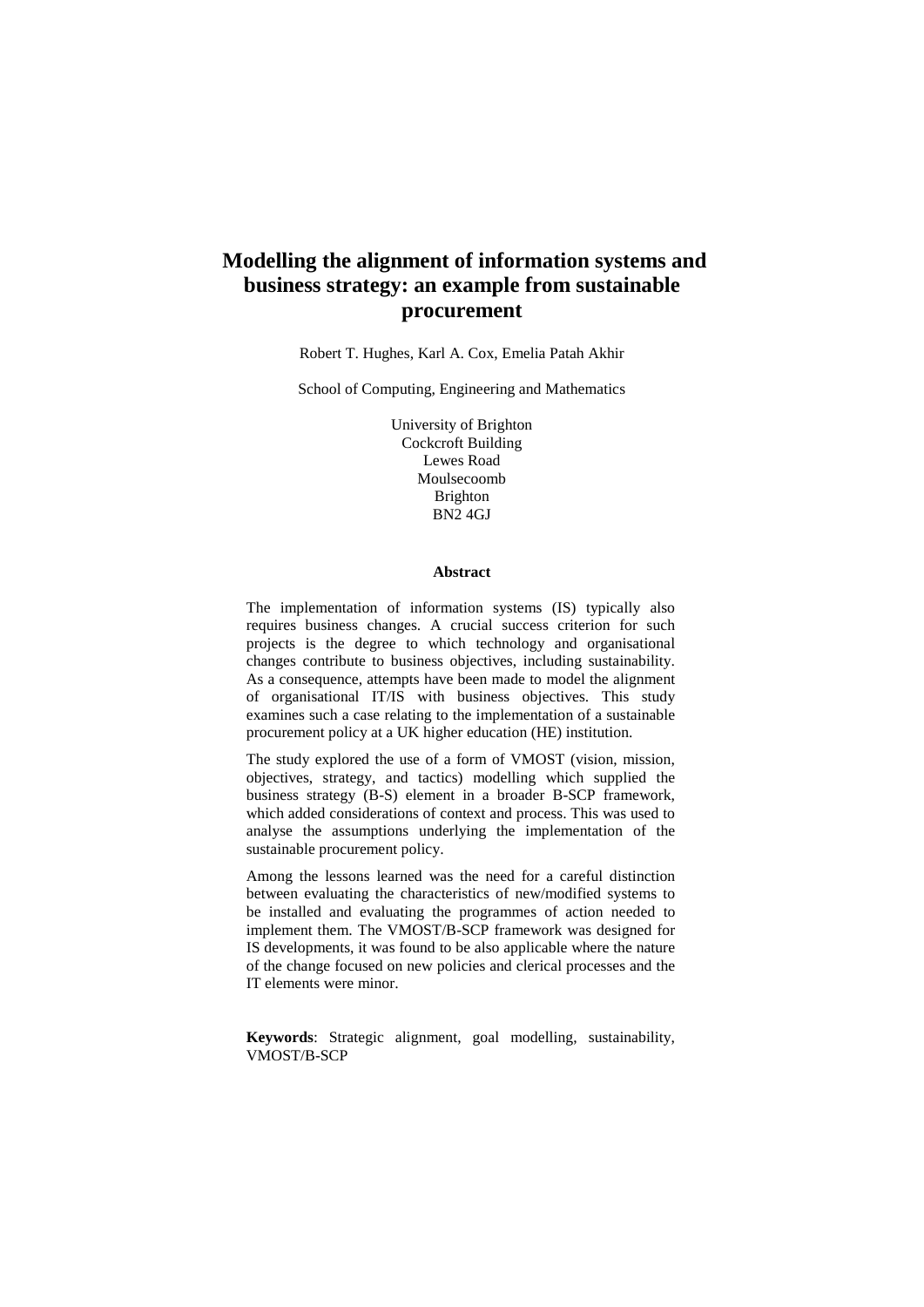# **1.0 Introduction**

There is an increasing emphasis on the need for IT/IS developments to be closely aligned to an organisation's business goals [1-4]. It is not uncommon for some of these business goals to relate to 'compliance' [5]. While compliance requirements are usually mandatory, some commitments may be voluntarily accepted out of an innate feeling of responsibility or to gain public approval. This study examines such a case relating to the implementation of a sustainable procurement policy at a UK higher education institution.

The UK government has recognised the threats of global climate change since at least the start of the current century [6] with successive governments publishing policy statements and instituting actions to address these issues. While action to tackle climate change has many forms, this paper examines action to support sustainable procurement within one part of a higher education institution in the UK. This example is used to illustrate and evaluate a goal modelling approach using the VMOST framework (Vision, Mission, Objectives, Strategy and Tactics) and the B-SCP alignment modelling technique (Business Strategy, Context and Processes).

One aspect of UK government policy is the use of financial incentives to encourage universities to pursue carbon reduction. In 2010, the Higher Education Council for England (HEFCE), which distributes government money to universities, obliged universities to have plans to reduce their carbon emissions [7]. The broader UK government policy, applicable to the public sector as a whole, included the pursuit of sustainable procurement [8].

The accepted definition of 'sustainable development' in relation to global environmental concerns is the Brundtland definition adopted by the UN '*Sustainable development is development that meets the needs of the present without compromising the ability of future generations to meet their own needs'*[9] The context of this definition is environmental and economic, but the word 'sustainable' by itself simply means '*able to be sustained or continued*' [10] and, as we will see, can be applied to other fields.

The university with which the writers are most familiar responded to the call for carbon reduction with a carbon reduction plan. This included a sustainable procurement policy. This expressed the intention of fostering a buying community *'...sharing best practice across the organisation via ad-hoc forums and improved of procurement matters via a greater utilisation of the university's intranet*' [11]. The writers already had a research interest in the effective use information systems to support environmental sustainability. Exploratory interviews took place with key staff responsible for university sustainability policy implementation, and with staff involved in procurement generally. This was followed up by interviews with similar staff at other HE institutions to gauge the extent to which practices were common among comparable organisations. It was found [12] that staff making procurement decisions tended to delegate assessments of 'greenness' to others thought to be more knowledgeable. 'Green' purchasing decisions required access to significantly greater amounts of information, for example, about the sources of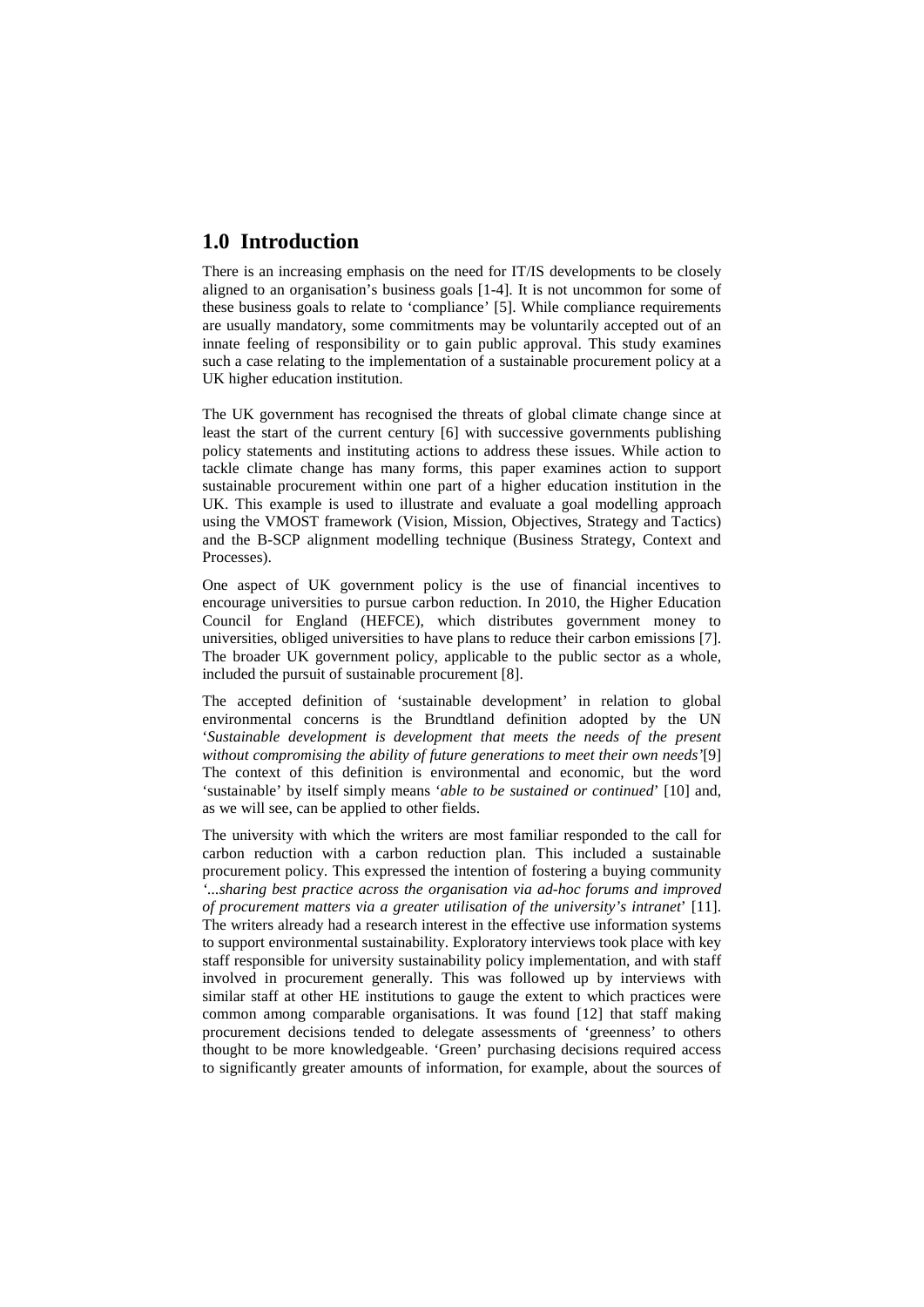products and their components, the practices of manufacturers and suppliers and the resource efficiency and durability of the products themselves. It would be daunting to hold that information in an internal database. The information resources needed required access to a range of knowledgeable and trustworthy sources via an external information infrastructure [13].

This work had established current practices, but their relevance was undermined by the emergence at the home institution of a new sustainable procurement policy, to be implemented over the period 2011 to 2015, that would lead to changed practices. After some deliberation it was decided to attempt an assessment of the likely effectiveness of the plan by applying goal-modelling techniques.

# **2.0 Business/IT alignment models**

Most business decisions are based on thinking about causality – that by doing  $X$ the result will be Y. Even where entrepreneurs take decisions intuitively ('*Screw it! Let's do it!'*), stakeholders would expect potential benefits of a proposed action to be identified before committing resource, i.e. that the costs of implementation and operation will be exceeded by the value of the benefits of the business change. [14]

A continuing complaint is that the increasing cost of IT/IS to organisations have not been matched by discernible benefits such as improved organisational productivity [15,16]. Thus there is a requirement for ensuring that business needs are effectively supported by information and communication technologies deployed by an organisation.

One suggestion has been the creation of Business Motivation Models (BMM) – a concept developed by the Business Rules Group (BRG) within the over-arching Object Management Group (OMG) [17].

This standard assumes that a 'business plan' outlining the characteristics of a desired system is produced before the physical system design, technical development or even detailed business modelling. This plan includes documentation of the motivation behind the business requirements.

The BMM supports the assessment of the causal relationship between Ends (what the organisation wants to achieve) and the Means (the way in which it is to be achieved). (Note that we capitalise words, such as 'Means' which have a specific local meaning in the standard). Several possible Means could be capable of achieving the Ends, e.g. the frequent decision whether to buy or build required software. Ends can be seen as the concern of the business side of the organisation that satisfies customers and generates revenues, and Means as the concern of the IT/IS functions providing an enabling platform of technology – but this can be simplistic.

# **3 The VMOST framework**

The BRG BMM tackles the question of the degree of alignment between the aspirations of a business and the actuality of implementation by fitting the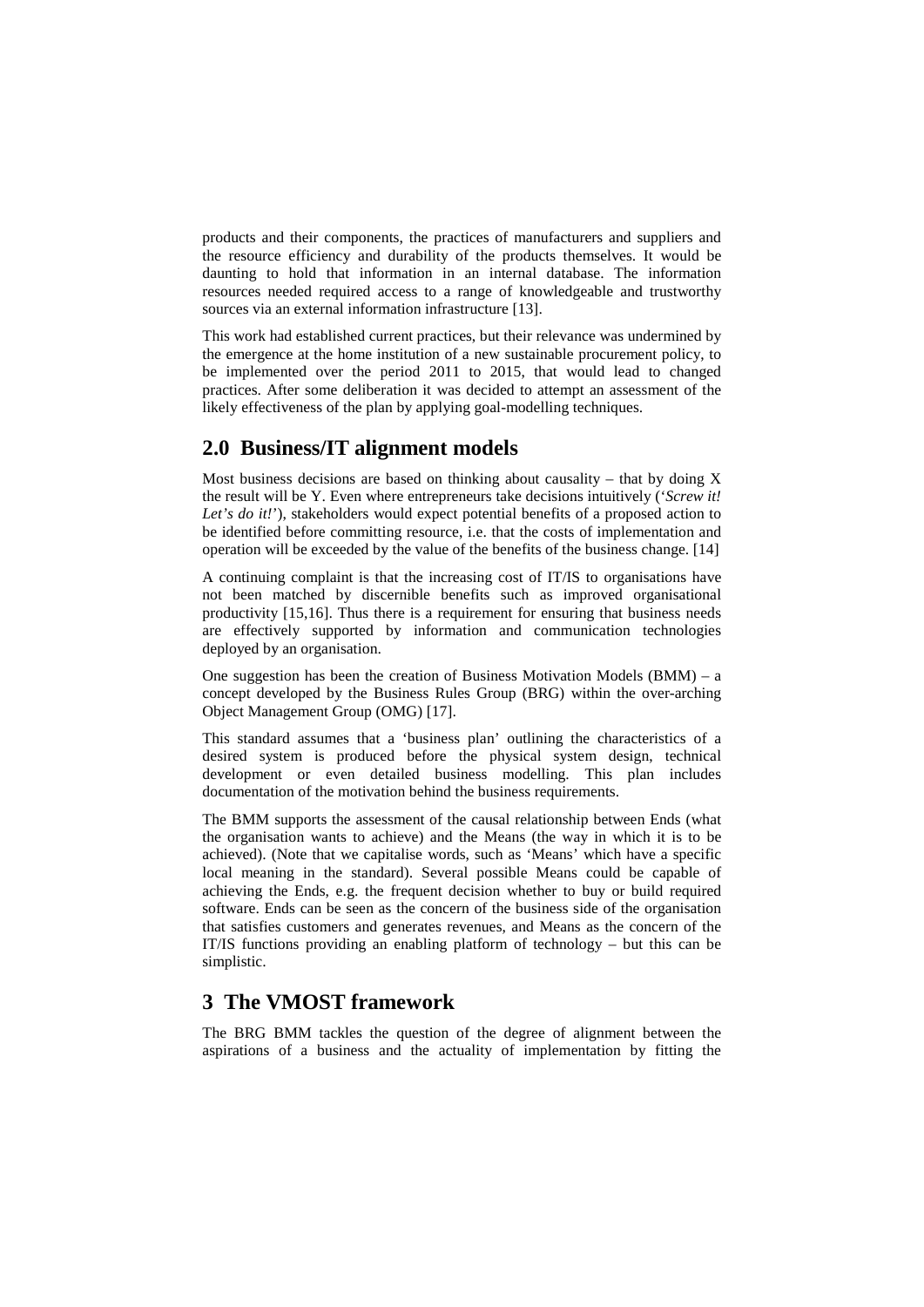development into a VMOST framework identifying Vision, Mission, Objectives, Strategies and Tactics.

Each of the elements of the VMOST framework will now be considered in turn.

## **3.1 The Vision and the Mission**

The Vision refers to the future desired state for the element of the organisation being analysed. In the sustainable procurement programme examined here, the HE Institution stated its Vision for sustainable procurement as

> *'…that the university meets its requirements for works, supplies, services and utilities in a way that achieves value for money on a whole life basis in terms of generating benefits to society, whilst minimising damage to the environment and providing for long term financial stability'.*

There could be several ways to achieve the Vision and a premature closing down of options needs to be avoided. The selected Means by which the Vision is achieved is encapsulated in the Mission. In practice this can ambiguous. Mission often seems in practice to identify the activities currently carried out, rather than the new ones needed to create the new desired state. No doubt in some cases the Vision could be achieved by continuing to do what is currently done, but this contradicts the idea of ongoing business change actions undertaken to improve performance.

We assume here that the Mission is effectively what is referred to in the Axelos 'Managing Successful Programmes' [18] as a Blueprint, that is, an outline of the changes needed to an organisation in order to bring about the Vision.

### **3.2 Goals**

These are descriptions of the 'desired states' that together indicate the achievement of the Vision. For example, an organisation might have the Vision of improved customer satisfaction. This could relate to several aspects of the customer experience. The reliability of products could be increased. Helpdesk support could be extended. The 'user-friendliness' of the organisation's website could be increased. All these would be Goals.

### **3.3 Objectives**

Formal distinctions between Goals and Objectives have been made, for example that Objectives have specified target dates and Goals do not. However, in practice, Objectives are just a convenient way of decomposing Goals into manageable units. For example, 'user-friendliness' could be decomposed into two Objectives to speed up the physical response time and to also provide more help buttons. What is important is that Objectives must be related to physical entities and/or measurable behaviours.

## **3.4 Strategies**

These relate to *how* the desirable changes in the business will be implemented. As noted above, there could be several different ways by which the desired Ends of the business could be delivered. In 3.2 an objective was to improve product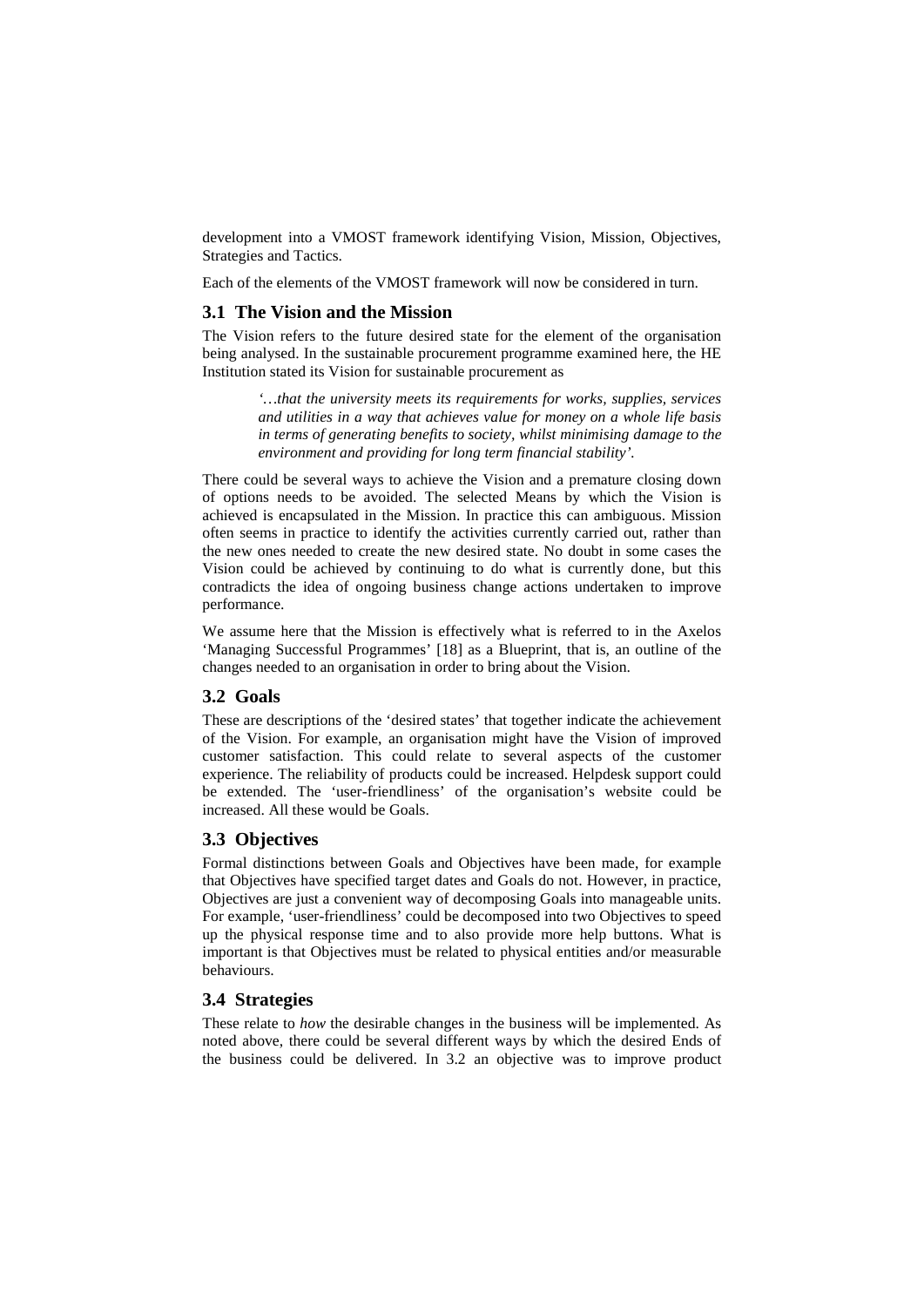reliability. A number of quality improvement techniques exist such as the ISO 9000 series of guidelines, and Six Sigma, and adopting one of these frameworks would be one Strategy to achieve the Goal.

## **3.5 Tactics**

These are a way of subdividing an overall technical solution or Strategy. They define courses of action within a broader Strategy that address specific Objectives. Thus the Tactics of upgrading networking configuration and adding more servers directly address the objective of improving (i.e. reducing) response times for online purchasers. The Tactic-Objective relationship is crucial to ensuring that the technology implementation supports business needs.

The BRG BMM framework states that Tactics could include: '*some device, capability, regime, technique, restriction, agency, instrument or method that may be called upon, activated, or enforced to achieve Ends'* [17 page 13]*.* Interestingly, it specifically excludes the business processes and workflows needed to exploit Means, and also the responsibility for such tasks. The reason for this appears to be a procedural one: business processes and workflow are the subject of a different BRG model. Business processes can actually be referred to in the BMM, but must cross-refer to another model implemented in Business Process Modeling Notation (BPMN) [19]

The BRG BMM also refers to another entity type called a 'Directive'. This is an official document, or equivalent that enforces a particular Means. Documents such as requirements, specifications and user procedures would be examples of these.

## **3.6 The Context**

The VMOST framework described above would not itself be enough to establish the feasibility of a proposal to change the business. Bleistein *et al* [20,21], following the suggestions of Haglind and Cheung [22] and Walsham [23] have proposed an evaluation framework that examines business/IT alignment on three dimensions: business strategy, context and process (B-SCP). The scrutiny of the business strategy is based on the VMOST framework we have explored above, but is documented using the *i\** notation [24].

'Context' relates to the environment in which the proposed business strategy wil operate. This contains organisations with which the business has dealings, including partners with whom it collaborates. The environment also includes other types of constraining or enabling factors such as those categorised as Political, Economic, Social, Technological, Legal, Ethical in PESTLE analysis [25].

The BRG BMM invokes two entity types, Influencers and Assessments, which analyse the impact (for good or ill) of an Influencer on Means and Ends. B-SCP instead cross-relates elements of the business strategy to 'domains of interest' in a Jackson Context Diagram [28]. These capture the key actors, both human and nonhuman who affect and are affected by the activities within the sphere of operation of a business. They include suppliers and customers, and also non-human actors such as information systems. The use of the Jackson notation was approached with caution. Jackson Problem Frames from which the context diagrams are drawn are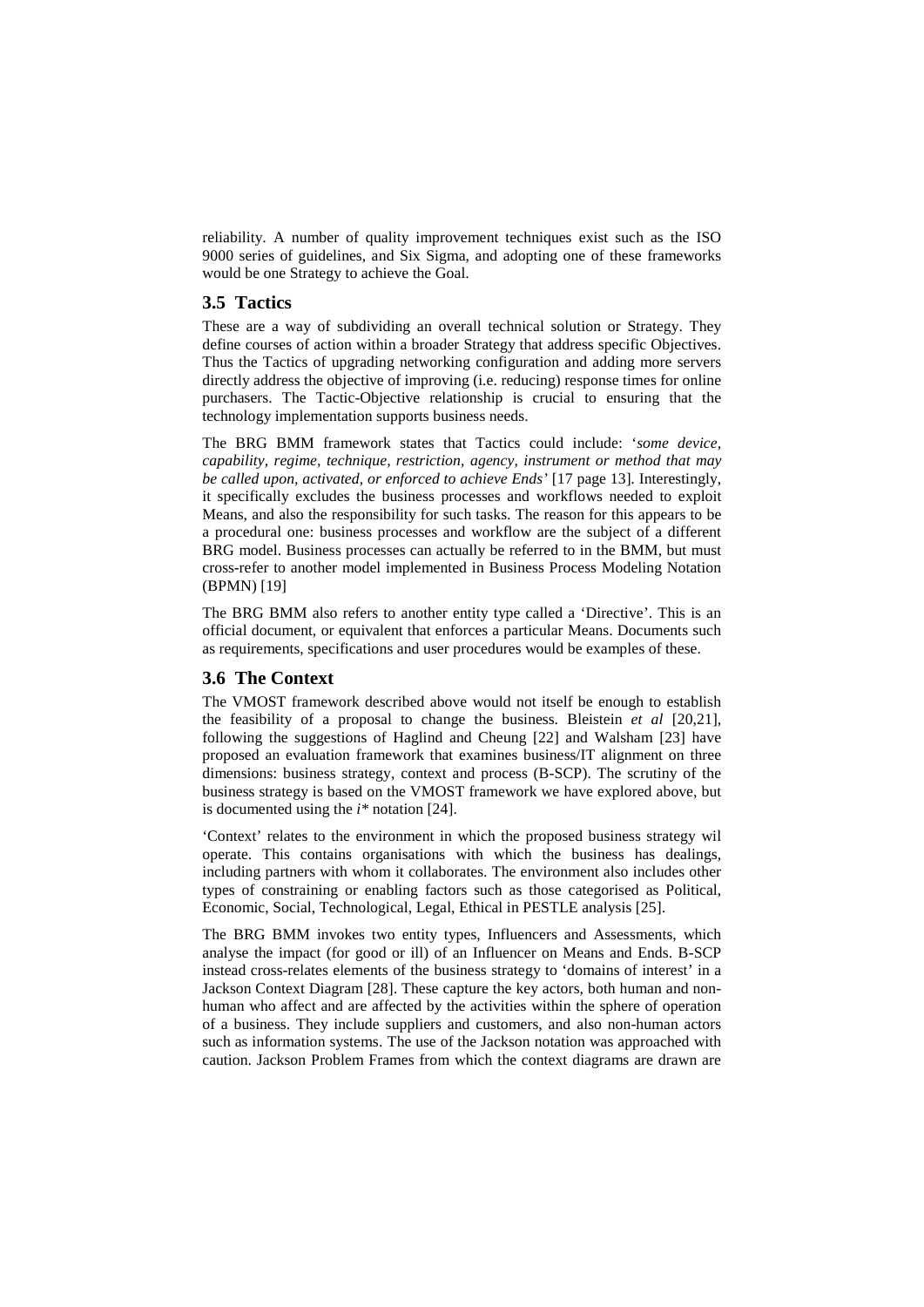designed for the analysis and structuring of software development. The problem area being addressed in this work had IS elements but, as noted in the Introduction, these were embedded in a dispersed information infrastructure.

Bleistein and colleagues advocated RoleActivity Diagrams (RAD) from Ould's Riva method [27] as a way of documenting processes. As this strategy document referred to a future system the processes in which had not yet been designed, these were not yet relevant.

# **4. Application of B-SCP to a Sustainable Procurement Application**

The next stage was a practical application of using B-SCP to analyse a real strategy document laying out a sustainable procurement policy for a university to implement over the period 2011-15.

The policy referred to and expanded a small subset of the overall university 'Aims and Values' contained in a corporate plan for the years 2007-2012. This defined sustainability as a value in the words: '*responding to the imperative and obligations of sustainable development, financially, environmentally and educationally*'.

This document analysis was supplemented by interviews with procurement staff who, not unreasonably, tended to refer queries back to the document.

Difficulties that might arise could be caused either by gaps or defects in the strategy document or in the analysis tool. It could also be that the document and the analysis were fine in themselves, but not suitable together.

### **4.1 Sustainable procurement: strategic theme**

No 'goals' or 'strategies' were identified explicitly in the policy document, but four strategic themes were described.

#### **4.1.1 Governance**

It was stated that this '*ensures that the relevant checks and balances are in place to enable the achievement of university objectives*'. The emphasis was on control and on making staff and other stakeholders aware of required procedures.

#### **4.1.2 Policy**

This was '*a clear framework for procurement, giving direction to staff and clarifying the university's position to suppliers'*. The focus here was on guidance about how purchasing decisions were made and how relationships with third parties were managed.

#### **4.1.3 Process**

Here the concern was the consistency and efficiency with which procurement was executed. The deliverables would include standard procedures and documentation.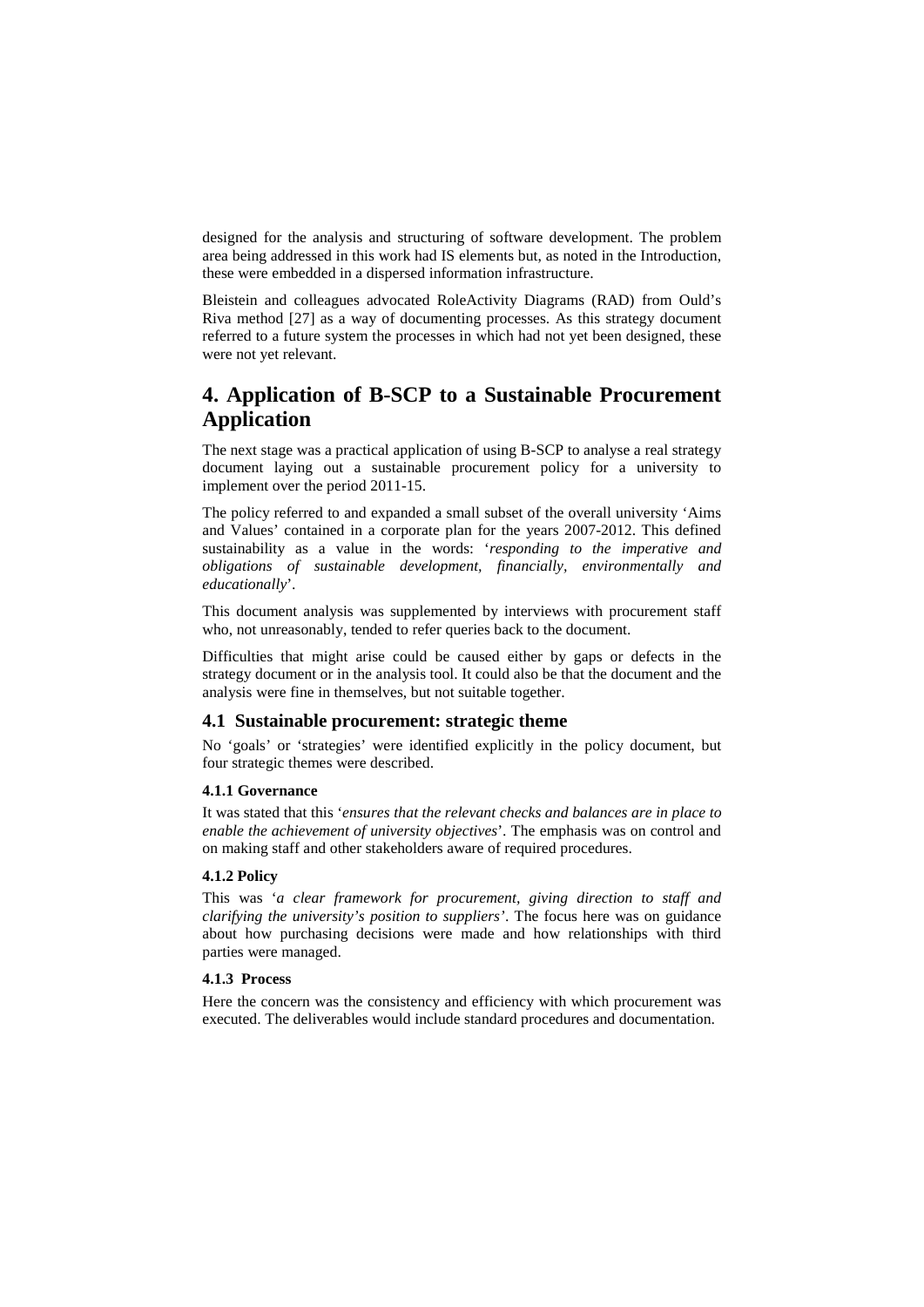#### **4.1.4 Delivery**

This in effect referred to the capability of staff and external partners to carry out rational and efficient procurement activities.

## **4.2 Some issues about the 'strategic themes'**

What is noticeable here is that environmental sustainability is not explicitly mentioned. Instead it is another university aim that seems more relevant: '*to achieve standards of excellence in the way that the university conducts its business, manages its many relationships and delivers its services'*. It can be argued that this is a reasonable course of action: a procurement process that addresses environmental issues (some of which may not be immediately apparent to individuals in their daily work) will not be successful without a way in which standards and policies can be enforced. A tight procurement process is needed to enforce sustainability.

A closer examination of the policy document found 'sustainability' as a subject for staff training in two places. Whole life costing was also mentioned which is often associated with sustainability but there was no explicit link was made.

Another issue is whether the strategic themes listed above should be categorized as a Mission (Means) explaining how the Vision will be implemented, or Goals (Ends) which refine the Vision, or Strategies (Means). We decided to assume that they were Goals as words like 'policy' and 'process' in this setting seemed to describe the end products and deliverables of the analysis and design processes.

### **4.3 Extracting Objectives, Strategies and Tactics**

The way that objectives, strategies and tactics were extracted from the policy document is outlined in this section. The sustainable procurement policy document contained a table identifying the activities needed for its implementation. Table 1 shows the content an example row from of the table.

The wording in the Action column indicates that the row is the equivalent of a Tactic, i.e. a concrete action that fulfils an Objective. In the first exampe the Tactic is '*Centralise use of procurement cards*'. Procurement cards are bank cards used to make payments for items without raising purchase orders. The Reasoning column has content suggesting an Objectives, a desired end-point, in this case*'to ensure compliance with policy'*. There is no evidence of any deliberate misuse of the cards, but the absence of a purchase order obstructs scrutiny of a proposed purchase. For example, one could not ensure that the most energy efficient IT equipment is purchased. The content of the Detail column in the first row brings in the role of the central Procurement Services department as part of a wider policy to improve scrutiny of the nature of purchases. This can be seen as a Strategy.

This demonstrates that the conversion of the content of the table in the Sustainable Procurement Policy into one that supports the VMOST framework is feasible.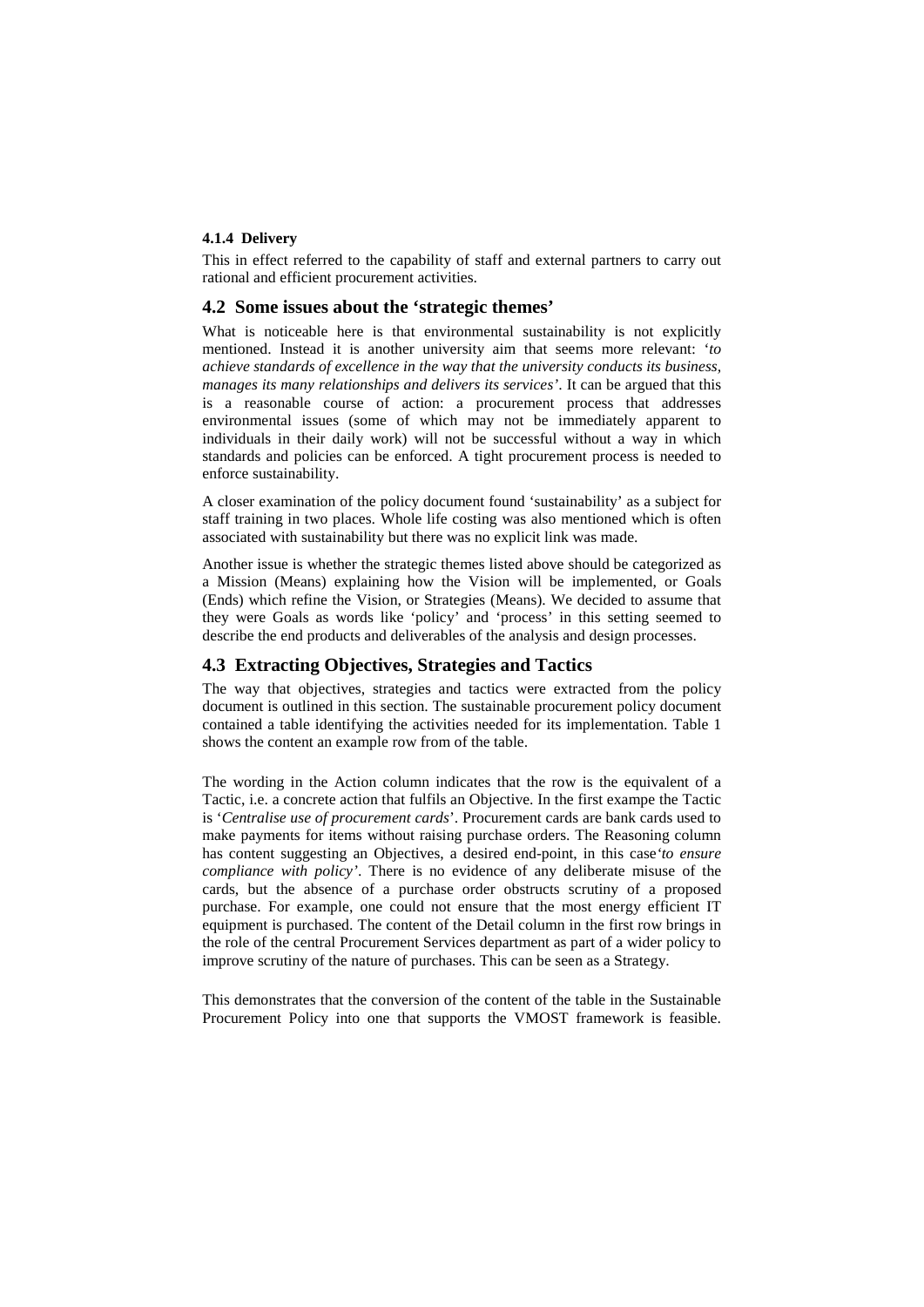| Action                                           | Theme   | <b>Detail</b>                                                                      | <b>Reasoning</b>                    |
|--------------------------------------------------|---------|------------------------------------------------------------------------------------|-------------------------------------|
| Centralise the<br>use of<br>procurement<br>cards | 1,2,3,4 | To centralise the placing<br>of orders via cards in<br><b>Procurement Services</b> | To ensure compliance with<br>policy |

Table 1 Fragment from a policy action plan



Figure 1 Graphical representation of goal modelling relationships

Figure 1 above shows how the results of a goal modelling analysis can be displayed graphically. Details of the notation can be found in Bleistein *at al* [21]. Clearly this is a small fragment, and a full model would be much more complicated. Cox [28] notes the use of the graphical representation is a powerful tool when presenting results of goal modelling analysis to clients, but are timeconsuming to construct. Tables are the most convenient way of doing the initial analysis.

While relatively simple goal models may be the most effective way of communicating with lay stakeholders, larger more complex models may result in information overload. The classic solution to this is a 'divide and rule' approach where a complex problem is decomposed into a number of smaller less complex sub-problems. Jackson [26] identifies alternative ways of doing this:

- a) Abstraction/decomposition. This is classic approach that divides a process into component sub-activities, each of which is expanded into more detail sub-sub-activities and so on. Thus process '*purchase goods*' might be decomposed into the sub-processes '*select goods*', '*ascertain price*', '*make payment*'. Good practice is to make each sub-component as selfcontained as possible ('loose coupling').
- b) Projection. This is similar to projection in relational data manipulation. Occurrences of a particular type of entity with some attribute in common are selected and isolated. The same occurrence can occur in different selections, for example, where someone has dual nationality.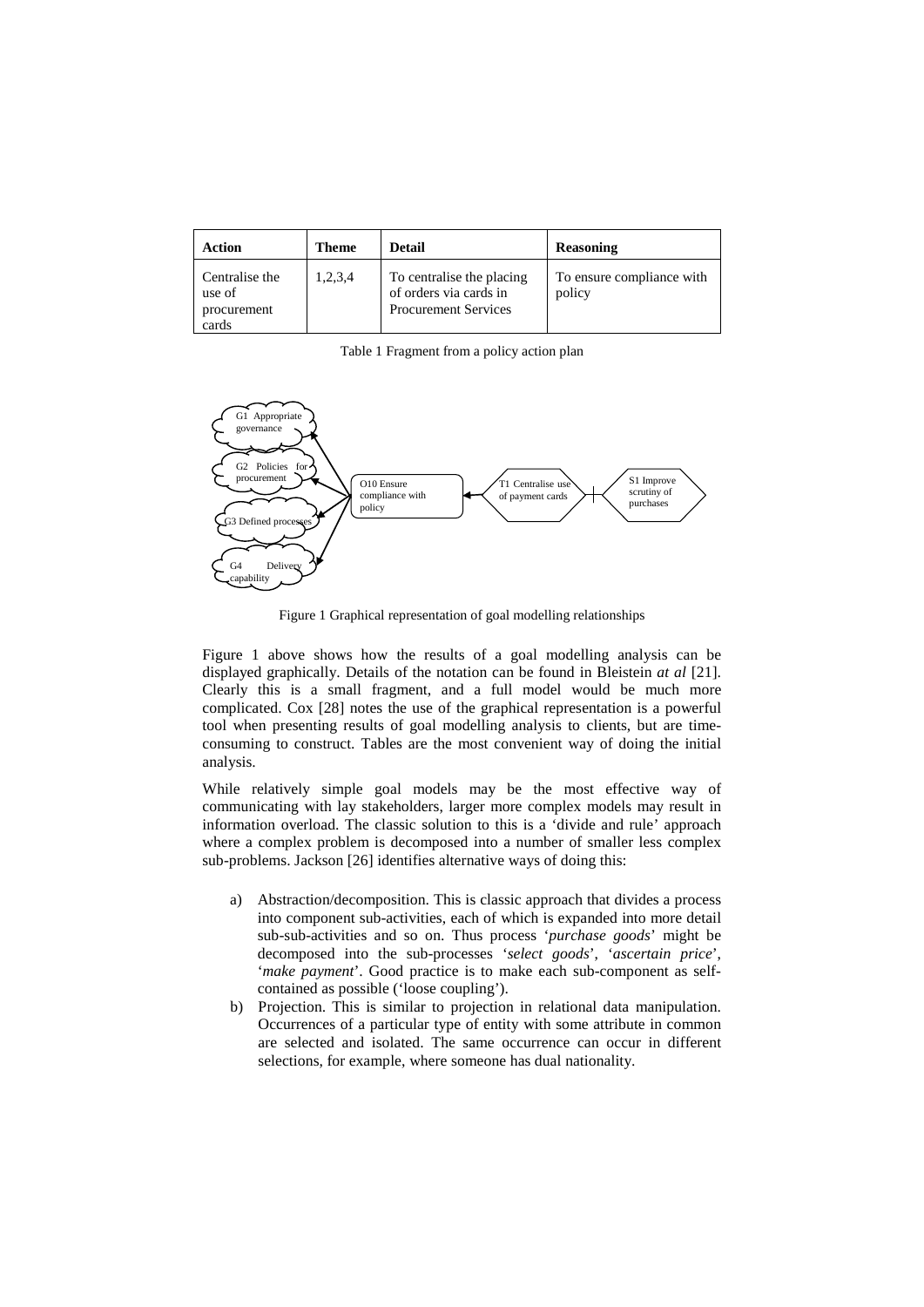The best approach depends on the particular situation. Bleistein *et al*.[21] have used an abstraction/decomposition approach which appears to reflect a hierarchy of IT/IS hardware devices. The scenario used to illustrate their method was based on the Seven-Eleven Japan system for replenishing stock in their franchised outlets. Three levels of detail related to the corporate centralised corporate servers, distributed clients in stores and the Point of Sales devices attached to the client devices.. Each level looked at the processes that used one of the three technologies. In addition there was a top level identifying the key stakeholders according to an ebusiness framework from Weill and Vitale [29]. In the case of our sustainable procurement scenario, a simpler approach to analysis used projection to group processes associated with each of the four 'strategic themes'.

#### **4.4 Context**

It was noted above that contextual information had been represented in the Bleistein model in the form of a Jackson Problem Frames Context Diagrams. It will be recalled from 3.6 above that the Jackson approach is designed for the development of software solutions. Each context diagram shows a 'machine', (containing software) linked to other 'domains', including humans who interact with it.

In the case of the sustainable procurement, it was difficult to identify a central 'machine' that would provide the information needed to make informed buying decisions. The information needed would need to come from a range of different sources. The paradigm was that of an information infrastructure rather an information system.

The concept of the context diagram valid even if the role of the central machine disappeared. There was still a need to identify the actors affected by each Tactic. For example, the withdrawal of payment cards would affect departmental purchasers. The finance department would have to enforce the change, and the central purchasing department could have additional work processing payment requests. External suppliers would be affected by the change of payment method.

# **5. Some conclusions**

Many of the differences between the two scenarios, the Seven-Eleven Japan inventory control and the University Sustainable Procurement, and the way this led to differences in the business alignment approach adopted have been covered. Three major differences stand out.

- a) The Sustainable Procurement analysis examined a document describing a proposed future plan of work. The Seven-Eleven scenario analysis was carried out retrospectively on an implemented system.
- b) The document analysed in Sustainable Procurement scenario focussed on the actions needed to create a new system which involving major modifications to existing business processes. The Seven-Eleven analysis, on the other hand, was an assessment of the *functionality* of an installed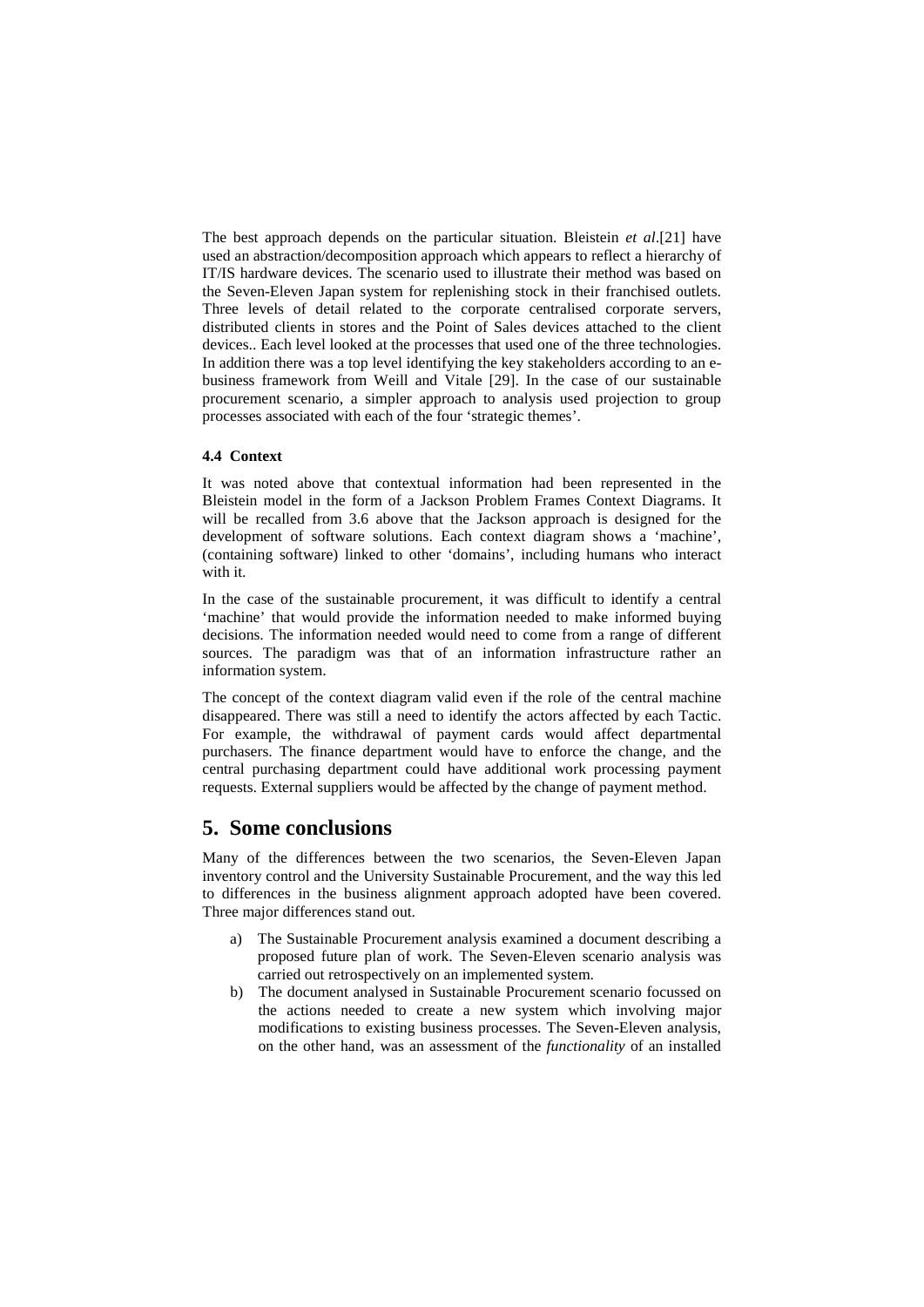new system. The word 'requirements' in the title of the paper is quite clear.

c) The Seven-Eleven scenario had at its core a new IT-based information system. The Sustainable Procurement scenario did involve some IT elements, but these involved the use of a range of disparate on-line resources rather than the classic centralised information system.

What is remarkable was how transferable most of techniques involved were despite the differences. We found two areas of difficulty which seem generic to these kinds of analysis.

- Interpretation of terminology. With the modelling approaches used here, the specialist meaning applied particular words (such as the distinction between 'goal' and 'objective') could be initially confusing.
- Complexity of models. To someone not familiar with the application, the Seven-Eleven Japan model was not initially clear. While the analyst has a responsibility not to abstract away important issues of detail, the possible barriers to understanding of complex models need to be recognised. There is much work to be done reconciling these two needs.

# **6. References**

- 1 Croteau A-M, Bergeron F (2001). An information technology trilogy: business strategy, technological deployment and organisational performance. Journal of Strategic Information Systems. 10, 77-99
- 2 Luftman J, Maclean, E.R (2004). Key issues for IT executives. MIS Quarterly Executive. 3, 89-104
- 3 Reich, B.H., Nelson, K.M. (2003).In their own words. CIO visions about their future in-house IT organisations. The DATA BASE for advances in information systems.34, 28-44
- 4 Tallon, P.P, Kraemer K.L, Gurbaxani. (2000). Executives' perceptions of the business value of information technology: a process-oriented approach. Journal of Management Information Systems 16, 145-173
- 5 Othman, A., Doherty, N.F. Uncovering the business benefits of regulatory compliance systems. Proceeding of UKAIS 2014, St. Catherine's College, Oxford
- 6 Department of Environment, Transport and the Regions (2000). Climate change: the UK programme. The Stationery Office, London.
- 7 HEFCE (2010). Carbon reduction target and strategy for higher education in England. Retrieved  $21<sup>st</sup>$  February 2016. From Higher Education Funding Council of England
- [http://www.hefce.ac.uk/media/hefce1/pubs/hefce/2010/1001/10\\_01a.pdf](http://www.hefce.ac.uk/media/hefce1/pubs/hefce/2010/1001/10_01a.pdf) 8 DEFRA (2006). Procuring the future: sustainable procurement national action plan. The Stationery Office. London. Retrieved 21<sup>st</sup> February 2016 from Department of the Environment, Food, and Rural Affairs [https://www.gov.uk/government/uploads/system/uploads/attachment\\_data/file/](https://www.gov.uk/government/uploads/system/uploads/attachment_data/file/69417/pb11710-procuring-the-future-060607.pdf) [69417/pb11710-procuring-the-future-060607.pdf](https://www.gov.uk/government/uploads/system/uploads/attachment_data/file/69417/pb11710-procuring-the-future-060607.pdf)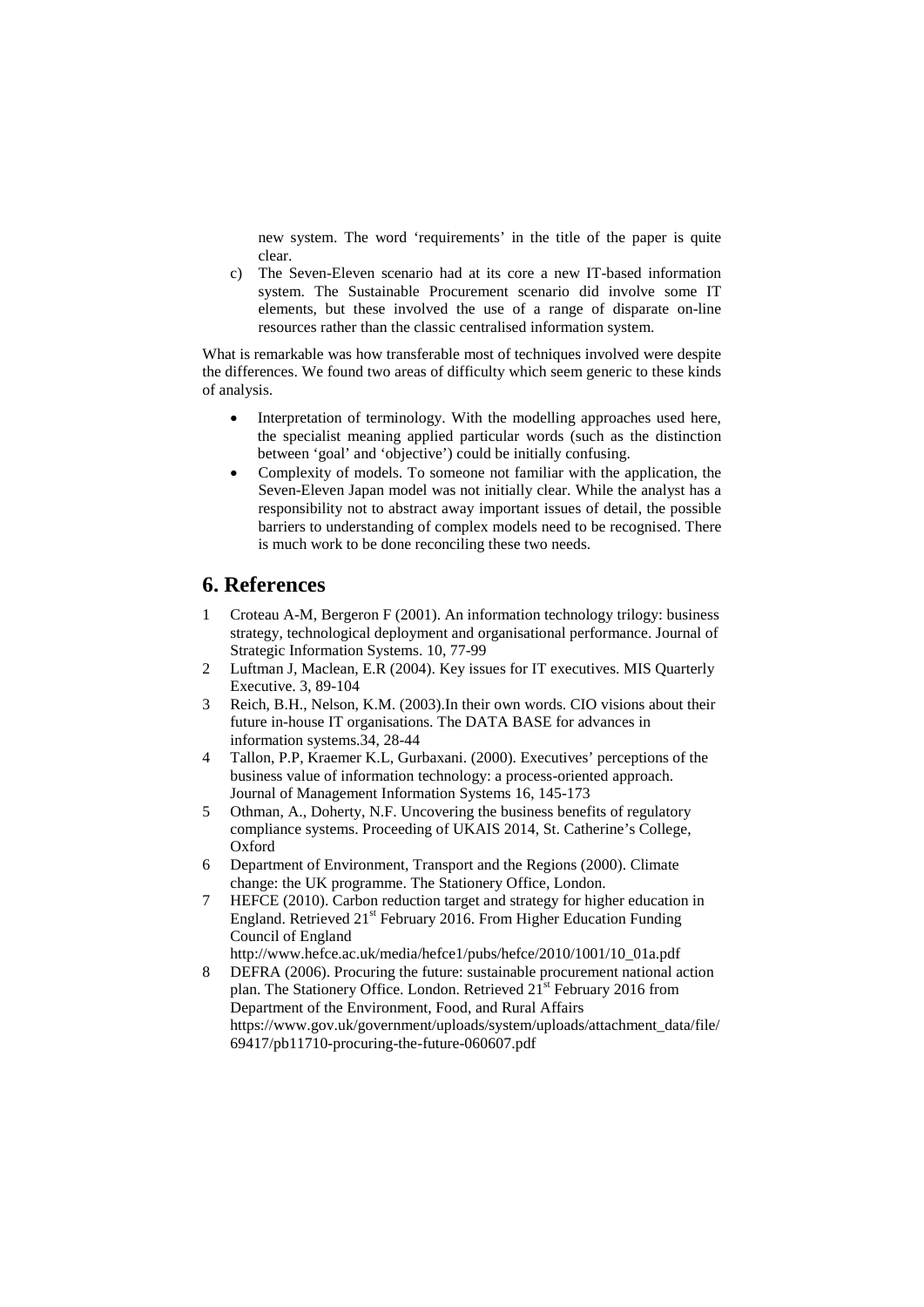- 9 UN General Council (1987).Report of the World Commission on Environment and Development: Our common future Ch 2. Retrieved 21<sup>st</sup> February 2016 from [www.un-documents.net/ocf-02.htm](http://www.un-documents.net/ocf-02.htm)
- 10 Soanes, S., Hawker, S. (eds).Compact Oxford Dictionary of Current English.3rd Edition. Oxford University Press, 2008. ISBN 978-0-19-953296-4
- 11 University of Brighton (2011). University of Brighton Sustainable Procurement Strategy 2011-15. Retrieved  $21<sup>st</sup>$  February 2016 from University of Brighton [http://staffcentral.brighton.ac.uk/xpedio/groups/public/documents/staffcentral/](http://staffcentral.brighton.ac.uk/xpedio/groups/public/documents/staffcentral/doc012131.pdf) [doc012131.pdf](http://staffcentral.brighton.ac.uk/xpedio/groups/public/documents/staffcentral/doc012131.pdf)
- 12 Hughes, R.T., Cox, K., Akhir, E.A.P. An information infrastructure for sustainable IT procurement: a suitable case for actor-network theory? Proceeding of UKAIS 2014, St. Catherine's College, Oxford
- 13 Grisot, M., Hanseath, O., Thorseng, A.A. (2014). Innovation of, in, and on infrastructure: articulating the role of architecture in information infrastructure evolution. Journal of the Association for Information Systems: supplement on innovation in information infrastructure. 15(4)197-219
- 14 Hughes, B. Exploiting IT for business benefit. BCS 2008 ISBN 978-1-902205-  $92-3$
- 15 Brynjolfsson, E. (1993) The productivity paradox of information technology. Communications of ACM 36(12), 66-77
- 16 Gordon, R.J. (2000). Does the 'New Economy' measure up to the great inventions of the past. Working paper 7833. Retrieved  $20<sup>th</sup>$  February  $20<sup>th</sup>$ February 2016 from National Bureau of Economic Research from [www.nber.org/papers/w7833](http://www.nber.org/papers/w7833)
- 17 OMG (2008). Business Motivation Model Retrieved 21<sup>st</sup> February 2016 from Object Management Group at<http://www.omg.org/spec/BMM/1.3/PDF/>
- 18 BIS (2010). Guidelines for managing programmes: understanding programmes and programme management page 11. Retrieved  $21<sup>tst</sup>$  February 2016 from Department of Business Innovation and Skills from [https://www.gov.uk/government/uploads/system/uploads/attachment\\_data/file/](https://www.gov.uk/government/uploads/system/uploads/attachment_data/file/31978/10-1256-guidelines-for-programme-management.pdf) [31978/10-1256-guidelines-for-programme-management.pdf](https://www.gov.uk/government/uploads/system/uploads/attachment_data/file/31978/10-1256-guidelines-for-programme-management.pdf)
- 19 OMG (2006) Business Process Modeling (*sic*) Notation (BPMN) version 2.0.1 Retrieved 21<sup>st</sup> February 2016 from Object Management Group at http://www.omg.org/spec/BPMN/2.0.2/PDF/
- 20 Bleistein, S.J., Cox, K., Verner, J., Phalp, K.T. (2006). B-SCP: A requirements analysis framework for validating strategic alignment of organisational IT based on strategy, context and process. Information and Software Technology 48,846-868
- 21 Bleistein, S.J., Cox, K., Verner, J. (2006). Validating strategic alignment of organisational IT using goal modeling and problem diagrams. Journal of Systems and Software 79, 362-378
- 22 Haglind, M., Cheong, K.H. Striving towards strategic IT and business alignment in small and medium electric utilities  $-$  a pragmatic approach.  $16<sup>th</sup>$ International Conference and Exhibition on Electricity and Distribution (CIRED). Amsterdam 2001